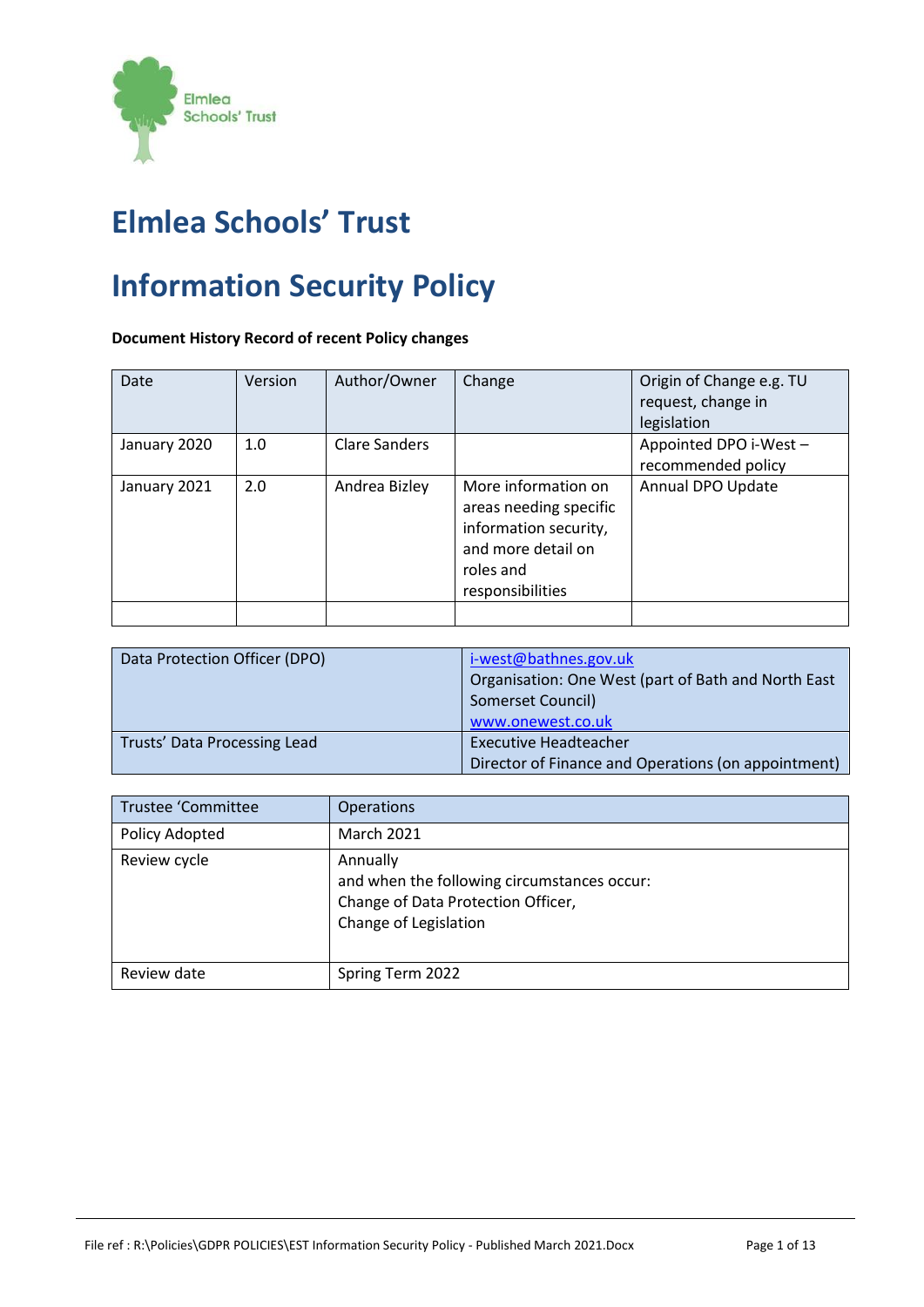

# **Contents**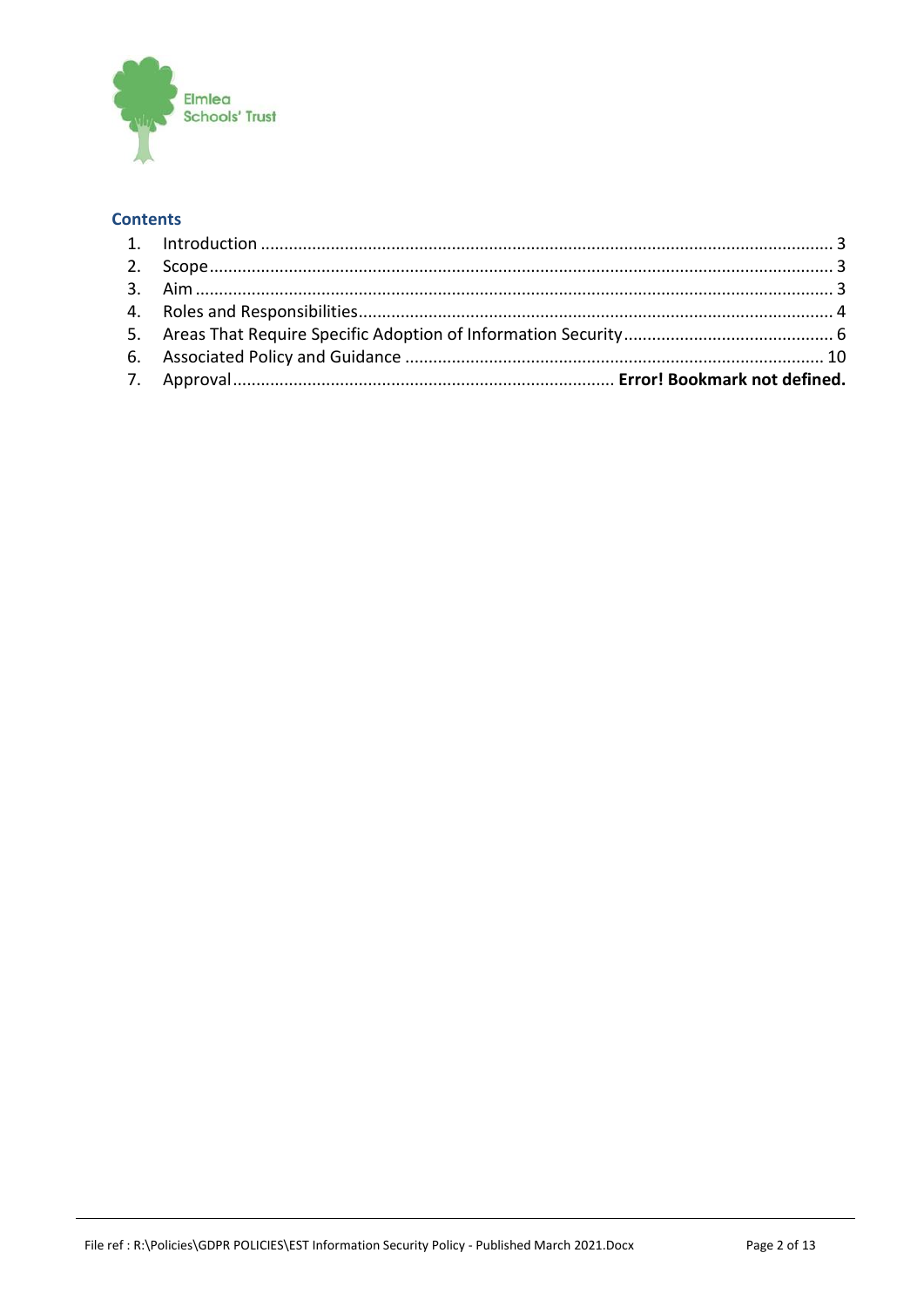

# **Information Security Policy**

### <span id="page-2-0"></span>**1. Introduction**

Elmlea Schools' Trust (EST) is responsible for the control of a number of individuals' Personal Data (PD) including staff, governors, pupils, clients, and a number of other individuals who interact with EST. In addition to PD, information that may be considered of a sensitive nature will include financial records, planning and management forecasts, and risk assessments, which also require appropriate security applications to be made and are included within the scope of this policy.

The Information Security Policy (ISP) is designed to inform employees of the appropriate principles and methods to create, store, secure and, dispose of information in all formats to ensure security is of a consistently high standard. Compliance with this Policy provides management, staff, and associated individuals with:

- Assurance that information is being managed securely in a consistent and effective way.
- Assurance that EST is able to provide a trusted environment in which to handle information as part of its activities.
- Clarity regarding the individual responsibilities for Information Security.
- Demonstration of best practice.
- Assurance that information may only be accessed by those authorised to have access.

### <span id="page-2-1"></span>**2. Scope**

This policy applies to all employees of EST including contract, agency and temporary staff, Trustees, Governors, volunteers and employees of partner organisations working with or for EST.

The ISP can be used by employees who use data as part of their day to day business, those who manage and administer data and by those responsible for the management of data storage systems.

#### <span id="page-2-2"></span>**3. Aim**

The ISP aims to ensure that all employees are aware of the following principles of the CIA confidentiality, integrity, and availability Triad when dealing with information and use the principles from their day to day handling of information up to the development and adoption of new ways and systems designed for handling information. These principles will also help EST comply with Article 32 of the GDPR which refers to adequate organisational and technical security;

*Confidentiality -* Information is not made available or disclosed to unauthorised individuals, entities, or processes.

*Integrity -* Maintain the accuracy and completeness of data over its lifecycle.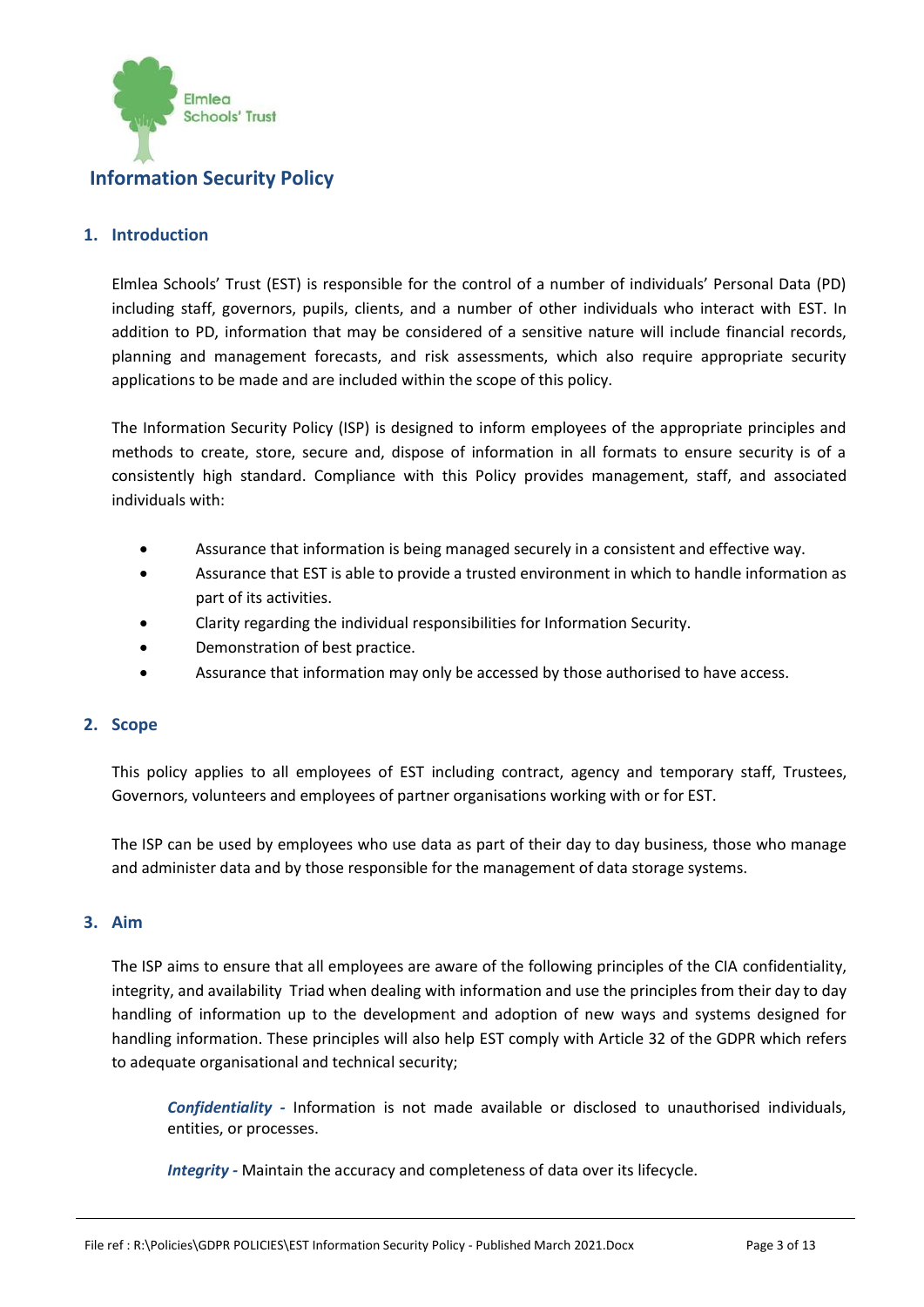

*Availability -* Information must be available when needed and appropriate means of access or disclosure must be understood.

Adoption of this concept will reduce the risk of harm to individuals, reduce the vulnerability of the organisation, and the likelihood of financial penalties that may be given by supervisory authorities such as the Information Commissioner's Office (ICO).

#### <span id="page-3-0"></span>**4. Roles and Responsibilities**

#### *Information Security Lead*

Accountability for Information Security rests with the Information Security Lead who is the Director of Finance and Operations. The Information Security Lead may discharge this function to the Business manager or another Responsible individual to carry out the activities of Information Security.

Such activities may include;

- Development of localised guidelines for the use of specific systems, training plans, threat awareness and updates, spot checking and auditing.
- Governance of Information Security may be formalised to include a regular review and working group to identify business requirements and how they impact existing information use and future use.

# *Data Protection Officer (DPO)*

The DPO, i-West, is responsible for monitoring the organisation's compliance with Data Protection legislation. This is completed by the following means: an annual assurance review; breach and security incident monitoring; and review and providing sufficient guidance to the Information Security Lead for them to carry out their task where PD may be processed.

#### *Senior leaders*

Senior leaders are primarily responsible for ensuring the security of their physical environments where information is processed or stored. They are also responsible for the following:

- Ensuring all employees within their area of work are aware of the relevant polices applicable to their role i.e. Acceptable Use Policy, Confidentiality agreements, Bring Your Own Device (BYOD) guidelines and eSafety.
- Determining and controlling the access levels of employees and relaying that information, including when access must be removed, to the DFO individual responsible for the control of electronic access.
- The control of passwords, keys, combination lock numbers or any other physical form of access control within their area of work.
- Ensuring that employees have taken part in the relevant and adequate training in a timely manner.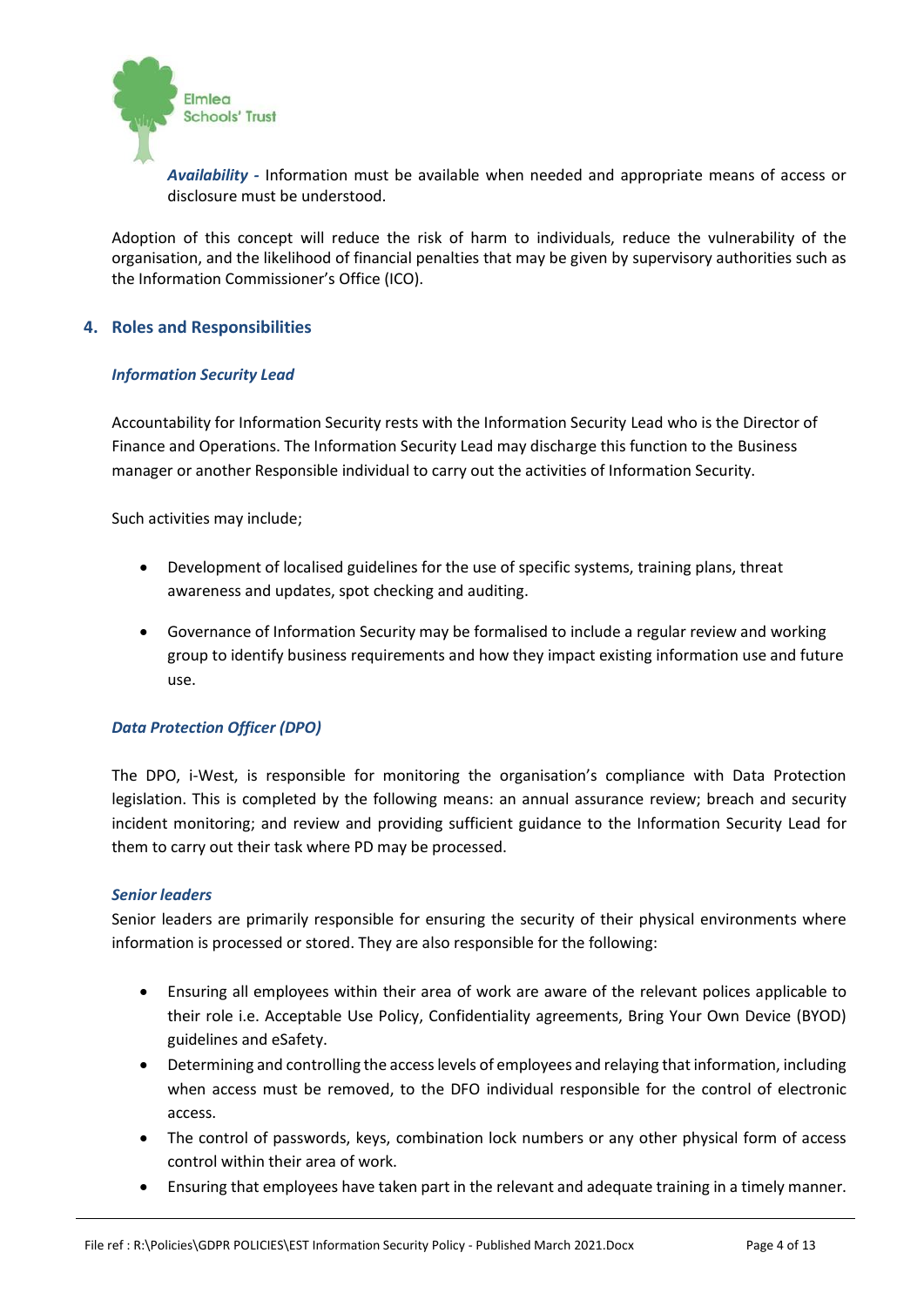

• Making employees aware of security breaches or threats and translating points learnt from such incidents into working practices.

# *Director of Finance and Operations (DFO)*

The DFO, being responsible for management of IT (whether on-site or through a third-party contract), must ensure that all network, mobile devices, and removable media assets are securely controlled and managed. This includes maintaining appropriate storage facilities, producing and reviewing guidance regarding the safe storage and use of assets, user access agreements and user access control, such as the removal of users when informed to do so by managers, or under exceptional circumstance.

The maintenance of software in use by the organisation. This includes software patching routines, application or alterations or the removal of software considered to be vulnerable, the assessment of such levels of vulnerability, and the notification to all relevant staff of existing threats, emergent threats, and appropriate safe use. This information may be provided to managers in support of their responsibilities for awareness.

The development and implementation of new technologies to build safe and secure systems. The direction of this responsibility should be agreed with the Information Security Lead.

#### *Information Owners/Responsible Persons*

The approach to the use of data will determine who Information Owners are. In general, the ownership or responsibility will fall to the relevant manager, or person who retains and uses the information within their workspace, for example the Office Manager will own the data used within the School/Trust office, including centralised pupil information; the Designated Safeguarding Lead (DSL) will own Safeguarding Information; and individual teachers will own class lists and pupil information where it is not held on the Pupil Information Management System.

It is good practice to record the relevant owner or responsible person so that any issue regarding the use, management or breaches of that information may be brought to their and the DPO's attention. This is referred to as an Information Asset List, however it may be incorporated into the Record of Processing Activities used for Data Protection purposes.

Information Owners will be responsible for managing the accuracy and security of their data. This will mean that their relationship with their peers and managers, where applicable, is key to ensuring the CIA Triad is observed. Owners will also need to discuss with the Information Security Lead and DPO the implications of using third parties to process information or when sharing information. Where this includes Personal data or other sensitive information, appropriate agreements must be in place.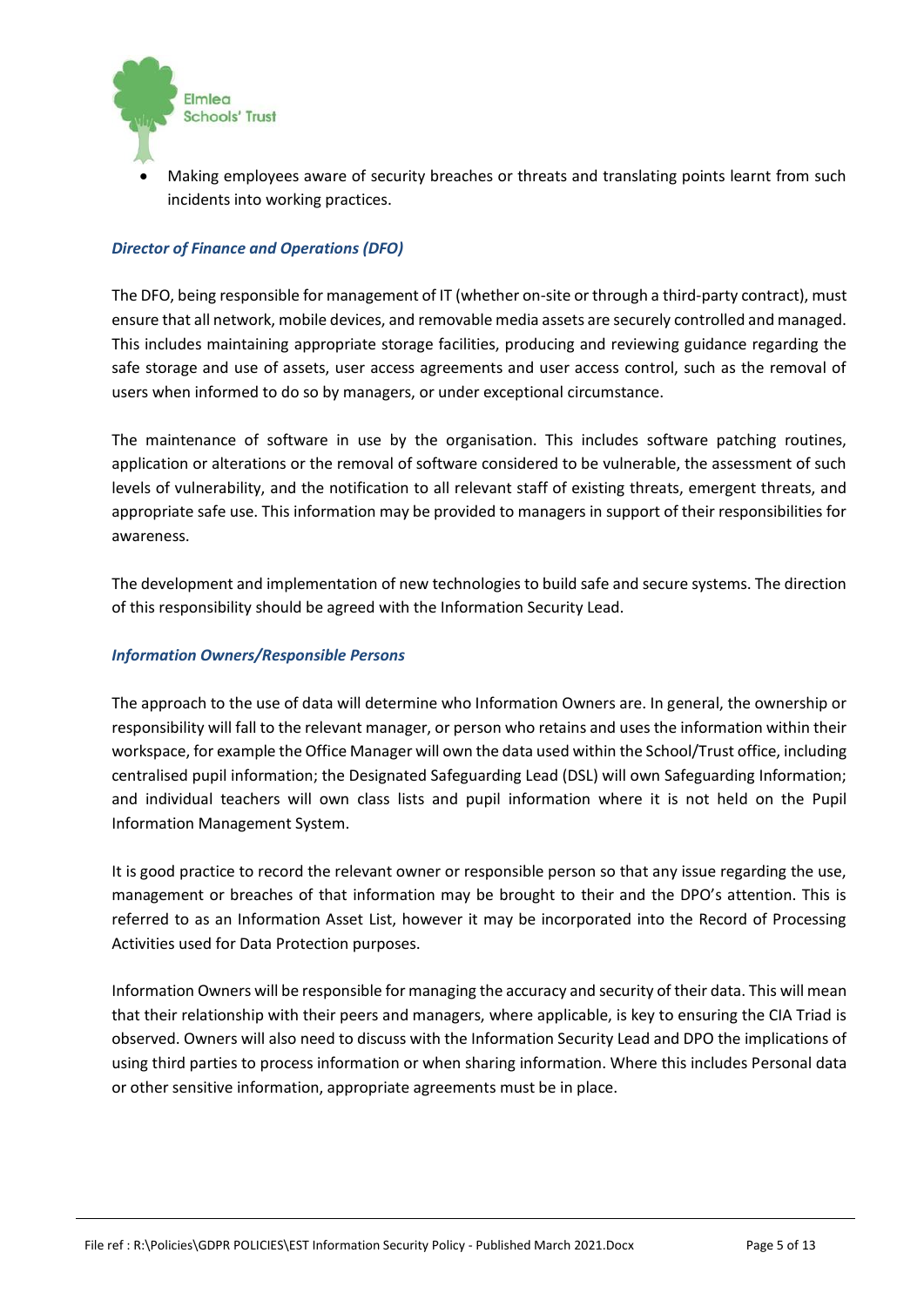

#### *All Employees and External Individuals*

Everyone is responsible for Information Security and should be aware of and understand the requirements of on them in line with this Policy and any associated guidance, such as e-Safety, Acceptable Use, confidentiality agreements and the conditions of use of any device issued by EST.

The key points for all employees to remember are;

- What information they are using, and how it should be handled, stored, or destroyed.
- What procedures, standards and agreements exist for the sharing of information with others.
- How to report breaches.
- Their responsibility for raising their concerns with their manager, the relevant Information Owner, DPO or Information Security Lead.

Individuals who may work in EST's Schools with access to information but not be an employee, such as IT technicians, auditors or external agencies, should be able to demonstrate their organisation's Information Security approach or have an appropriate confidentiality statement within their work description.

They should be made aware of what they should do if they inadvertently access information that they should not have done or discover a breach. This may be as simple as letting them know to contact the person who is responsible for them or making them aware of who the relevant manager is that they can report to.

# <span id="page-5-0"></span>**5. Areas That Require Specific Adoption of Information Security**

#### *Contracts of Employment*

Staff suitability must be assessed at all points of employment, in line with safer recruitment policies and guidance, and all employee contracts must contain reference to confidentiality. Information in the form of the Acceptable Use Policy, Data Protection Policy or specific confidentiality guidance must be provided to employees at the appropriate time.

#### *Control of Information Access*

Information shall be restricted to only those who have an acceptable business reason to access such information. Information Owners/Responsible Persons must be consulted before access is granted or an appropriate process of access must be in place. Passwords or emergency access without authorisation may only be made in exceptional circumstances and the decision to do so must be relayed to the relevant Information Owner, Manager, or the Information Security Lead at the earliest possible point.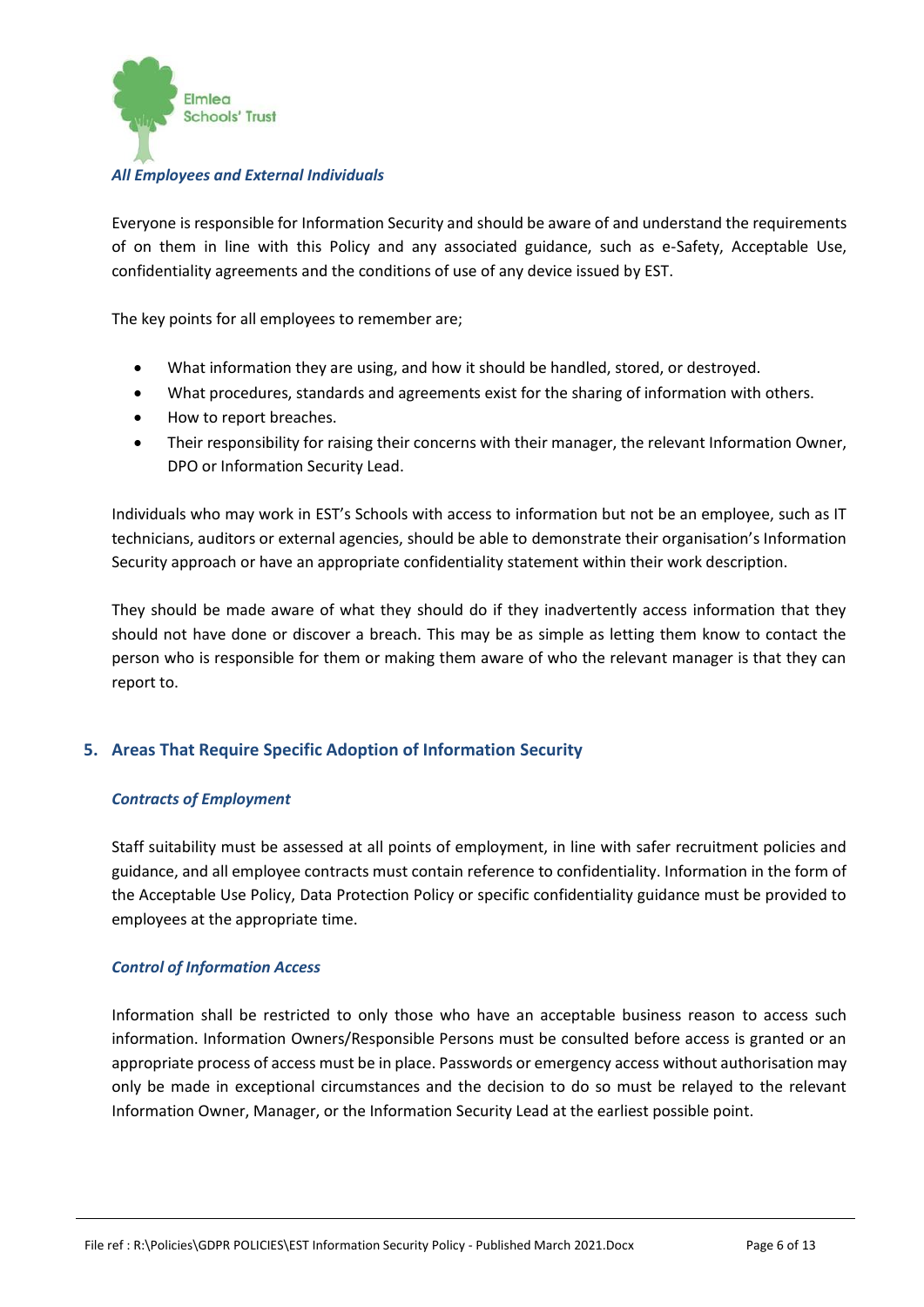

Access to computer systems must be managed by the DFO. This may be by active directory or, in the case of portable devices, by providing a temporary password. There must be a form of system monitoring that can be used to determine who accessed which device and at what time, at a basic level this may be using Active Directory, Event Viewer or a more complex User activity Monitor (UAM) software. The fundamentals of password security are required to ensure that passwords are not shared which would result in misidentification with the exception of the point regarding emergency access in the previous paragraph.

#### *Application Access Controls*

Specific applications must be administered effectively by either IT or the responsible person for any thirdparty application, such as Tapestry, Seesaw etc. This is particularly relevant for the Pupil Management System, however it applies to all other applications where it has been deemed that access controls are required. When adopting a new application, a proper assessment of access controls must be made and, if necessary, locally produced guidelines regarding its use should be made. This may be covered as part of a Data Protection Impact Assessment.

#### *Equipment Security*

Information may be stored in physical containers such as filing cabinets, draws, safes and storage rooms. It will in most cases be retained electronically, however the principles of security are the same.

Any area where information is stored must be secured in a manner appropriate to the type and sensitivity of information stored within, for example sensitive financial records, safeguarding records and HR records must be secured by lock, or if stored electronically on a secure section of the computer network isolated by specific permissions. General lists and necessary contact details should be stored out of sight in line with a clear desk routine, or, if stored electronically, may be stored in a general open section of the computer network. Information Owners must make an assessment of the level of security required and where necessary consult with the Information Security Lead and Business manager. In cases where highly sensitive information is stored electronically, it should be encrypted wherever possible.

#### *Computer Network Procedures*

The arrangement and control of the computer network should be documented and must not remain with a single person. The reliance upon a sole individual's understanding of the system can undermine the principle of availability, if they leave or are unavailable, due to the potential loss of access, and may lead to loss of data if a full understanding of the type and location of data is not retained.

#### *Information Security Breaches and Reporting*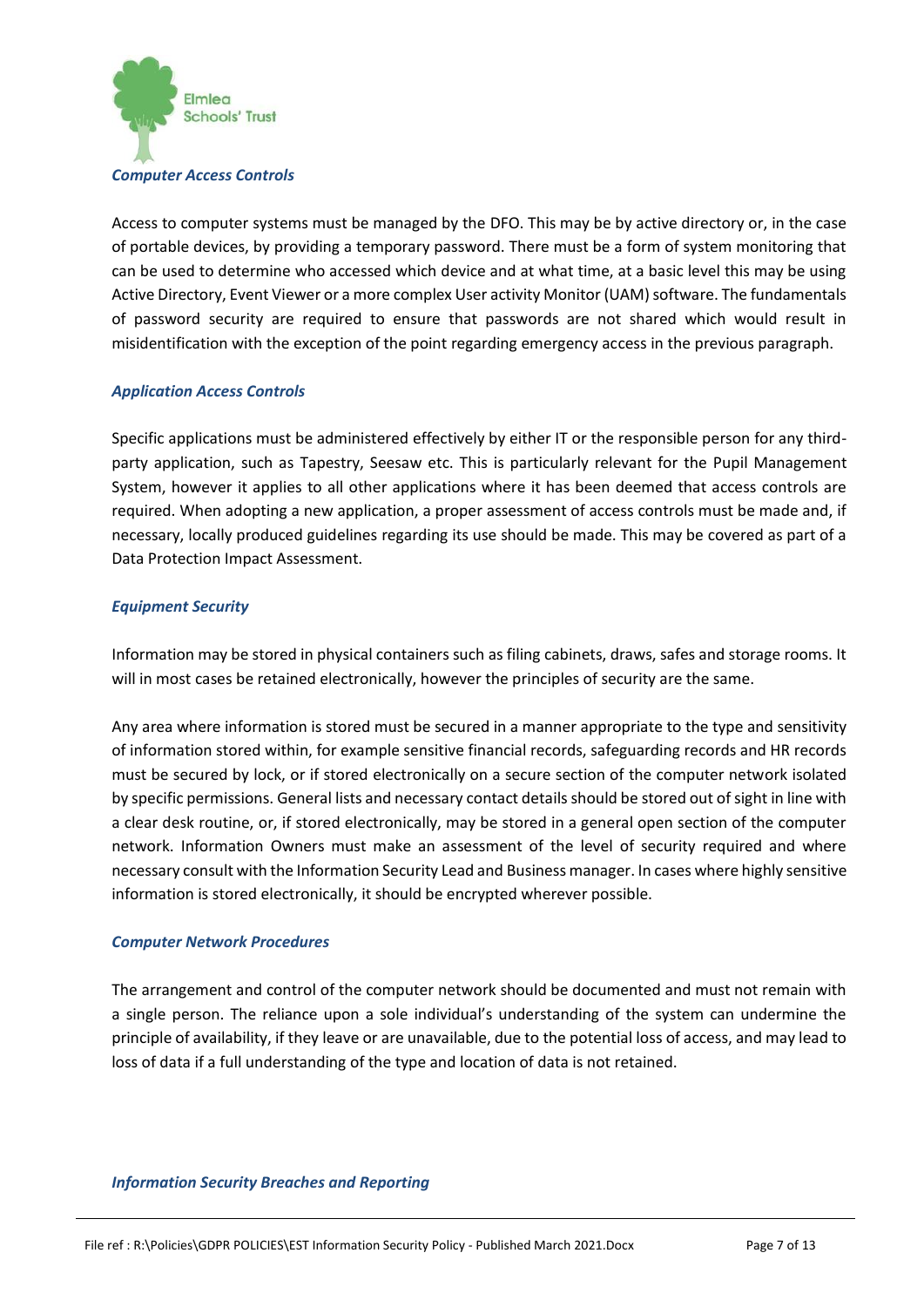

Any breaches of information security must be reported to the DFO and, where it involves the inappropriate access via hacking, malicious attack, lack of security around an electronic system, loss of physical device or any other similar situation, Vysion and Edit must be informed.

In instances where there is the potential breach of PD the DPO must also be informed at the earliest possible point.

The confidentiality or security of information that has been breached which was held in a physical format, i.e. paper record, application form or folder, does not need to be reported to IT in most circumstances, however the Information Security Lead must still be informed.

# *Protection from Malicious Software*

EST and its IT providers shall use software protection to detect and deny intrusion, email filtering and if possible, adopt measures such as SPF, DKIM and DMARC (to stop the organisation's email addresses getting spoofed).. Users should not be able to install software on the Organisation's network without prior approval or introduce malicious software via other routes, i.e. the use of unmanaged USB devices.

The Trust should have a documented process for Cyber Security, seek formal accreditation of IT processes, or adopt standards that equate to accreditation.

#### *Removable Media*

Any removable media should be supplied and managed by the Organisation and controlled effectively by the use of an asset register. The Register should contain who has which device, when it was issued and who issued it. Frequent auditing of issued devices should take place in order to identify any unknown losses. USB port access should, if possible, be restricted either fully or to a select computer, user, or managed device.

Any external information device that someone wishes to use should be submitted to their manager and IT for approval prior to use. Where PD or information of a sensitive nature may be stored, encryption must be applied to removable media devices.

Encryption should be used as standard on removable devices, this may be in the form of a partitioned and password protected section of a USB Drive or a full device encryption on a standalone device.

#### *Monitoring System Access and Use*

Systems should, where possible, be adopted that can provide an auditable trail of access, this is considerably more important as the type and sensitivity or the information being accessed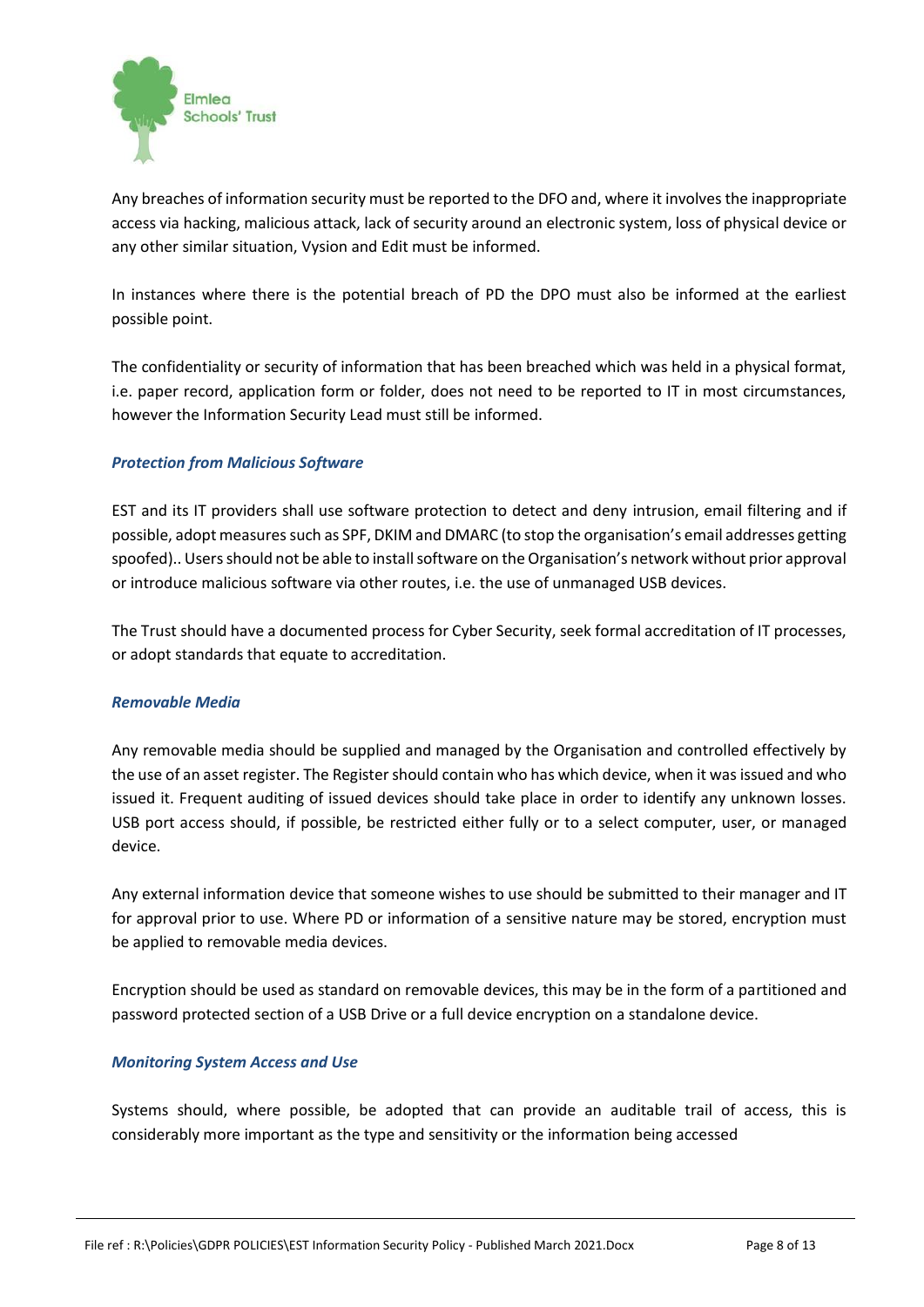

increases. In terms of physical records, this may be limitation to a single or small number of individuals or a signing in and out form, this may be particularly applicable to records that contain special categories of personal data.

Electronic systems will, in many cases, have event record logs, however the Organisation must ensure that they understand how this function works and how it may be used when required, or, if it is inadequate, be able to work with their IT provider to apply any additional software as necessary.

The organisation must make it clear to employees that information contained on the Organisation's system is subject to access and monitoring and that, except in exceptional or agreed circumstances, should not be used for personal reasons by employees. The limitations of this may be defined in the Acceptable Use Policy, contract terms or specific guidelines created for this purpose.

#### *Accreditation and Assessment of Systems*

The DFO must be assured that new systems, be they physical or electronic, are adequately assessed by the relevant manager, or responsible person. Such assessment may not need to be formally documented but demonstration of the assessment must be recorded appropriately. Recognised accreditation will provide a significant level of assurance; however, it must be taken into account with the intended way of using any application.

#### *System Control Change*

Any change made to any system must be confirmed with the Information Owners and, where any conflict arises, must be referred to the Information Security Lead. Access abilities to alter any system parameters should adhere to the Principle of Least Privilege.

#### *Business Continuity and Disaster Recovery Plans*

The DFO is responsible for ensuring that, in the event of any catastrophic failure of a system, there is adequate capability for the continuation of the use of information in line with the CIA Triad. Any system which is deemed to be critical to the organisation should be included within a Business Continuity Plan, this may include the Pupil Management System, access to financial resources or safeguarding information.

#### *Training and Awareness*

Information security may not be considered a separate training topic in its own right; however, the CIA Triad should underpin any training in relation to the processing of data. This will include system use and operation, data protection training, safeguarding, and procurement training.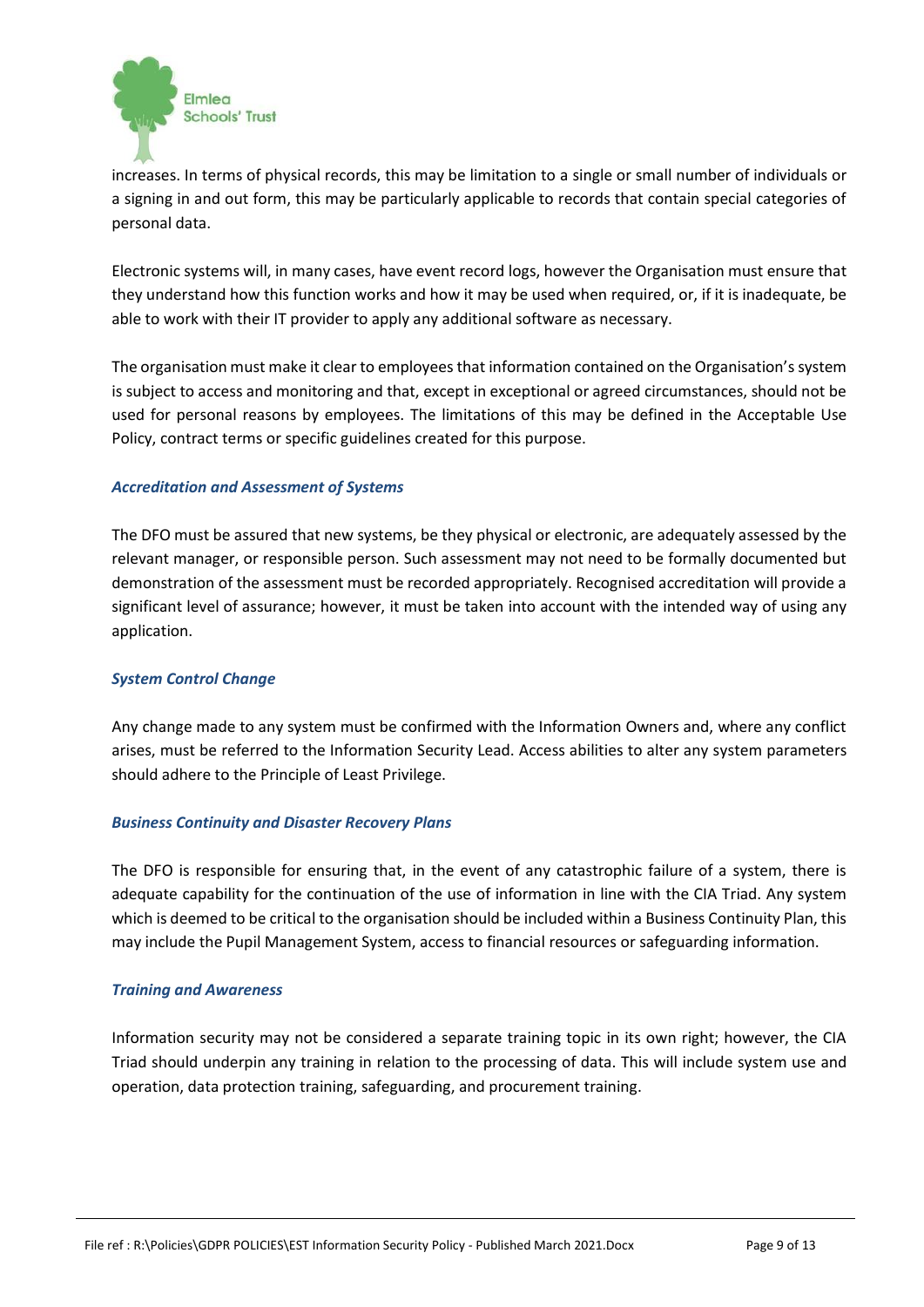

# <span id="page-9-0"></span>**6. Associated Policy and Guidance**

Data Protection Policy Acceptable Use Policy Online Safety / E-Safety Policy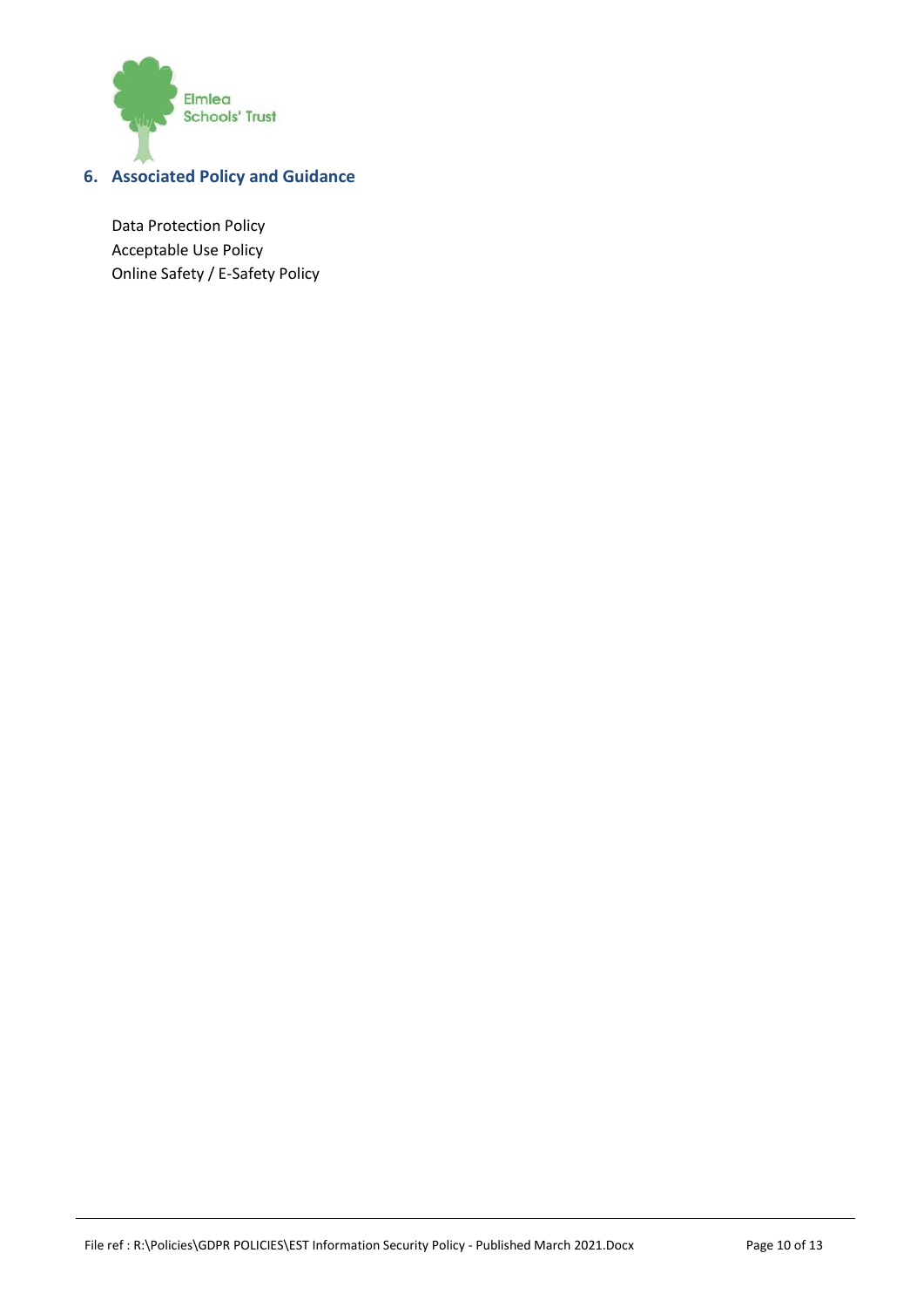

**Elmlea Junior School Data Protection – Information Security Policy Appendix 1 – Information Security Procedures**

All consumers must protect personal data at rest by applying appropriate security:

- 1) Locking screens when away from their desks (using  $\mathbb{H}$  +L)
- 2) By **disposing of information and equipment** in an appropriate manner:
	- a. Equipment via the organisation's accredited provider
	- b. Paper using either a cross cut shredder or the organisation's accredited provider which may be facilitated by Confidential Waste receptacles.
- 3) Ensuring **special categories of personal data<sup>1</sup> is given extra security, and at a minimum is locked** away when not in use (<sup>1</sup> race/ethnicity, religion, genetics, health, photos, sexual orientation, trade *union, political opinions*)
- 4) Using encryption when **processing personal data offsite** e.g. working at home (either on an encrypted device or an encrypted USB stick owned by the organisation). For encrypted sticks users must
	- a. ensure the information is uploaded back to the organisation's network as soon as possible, and;
	- b. only process the data on the stick and not process or save the data outside of the stick (e.g. locally to the device).
- 5) When processing data on an unmanaged (**personal device**) users must ensure:
	- a. The device is protected by PIN, Password or fingerprint, and ideally encrypted
	- b. That the organisation's systems (e.g. Webmail) are not left logged in
	- c. That attachments are not opened (and downloaded), unless in an emergency where measures are to be taken to delete the information after use
- 6) **Data taken offsite must be protected at all times**, as well as the above, users must:
	- a. Keep information and equipment on their person at all times (e.g. when stopping off on the way home)
	- b. Be held in an appropriate receptacle (e.g. bag) to reduce the risk of opportunistic theft
	- c. Not store leave the information and equipment in a vehicle when not in use
	- d. Consider whether data minimisation could be used. For example:
		- i. Not making the information personally identifiable, by using pseudonymisation (e.g. Unique reference or initials)
		- ii. Using a code system or colour code system to identify key indicators (e.g. allergies)
		- iii. Not having the organisation logo on any hardcopy documents
		- iv. Using encryption to protect the data (e.g. encrypted device rather than hard copies)
- 7) **Ensuring care is taken with emails**, by applying the following:
	- a. Was I expecting this email?
	- b. Does it look and feel right?
	- c. Can I check (by other trusted means) that the email is legitimate?
	- d. Not clicking any links or opening any attachment with validating them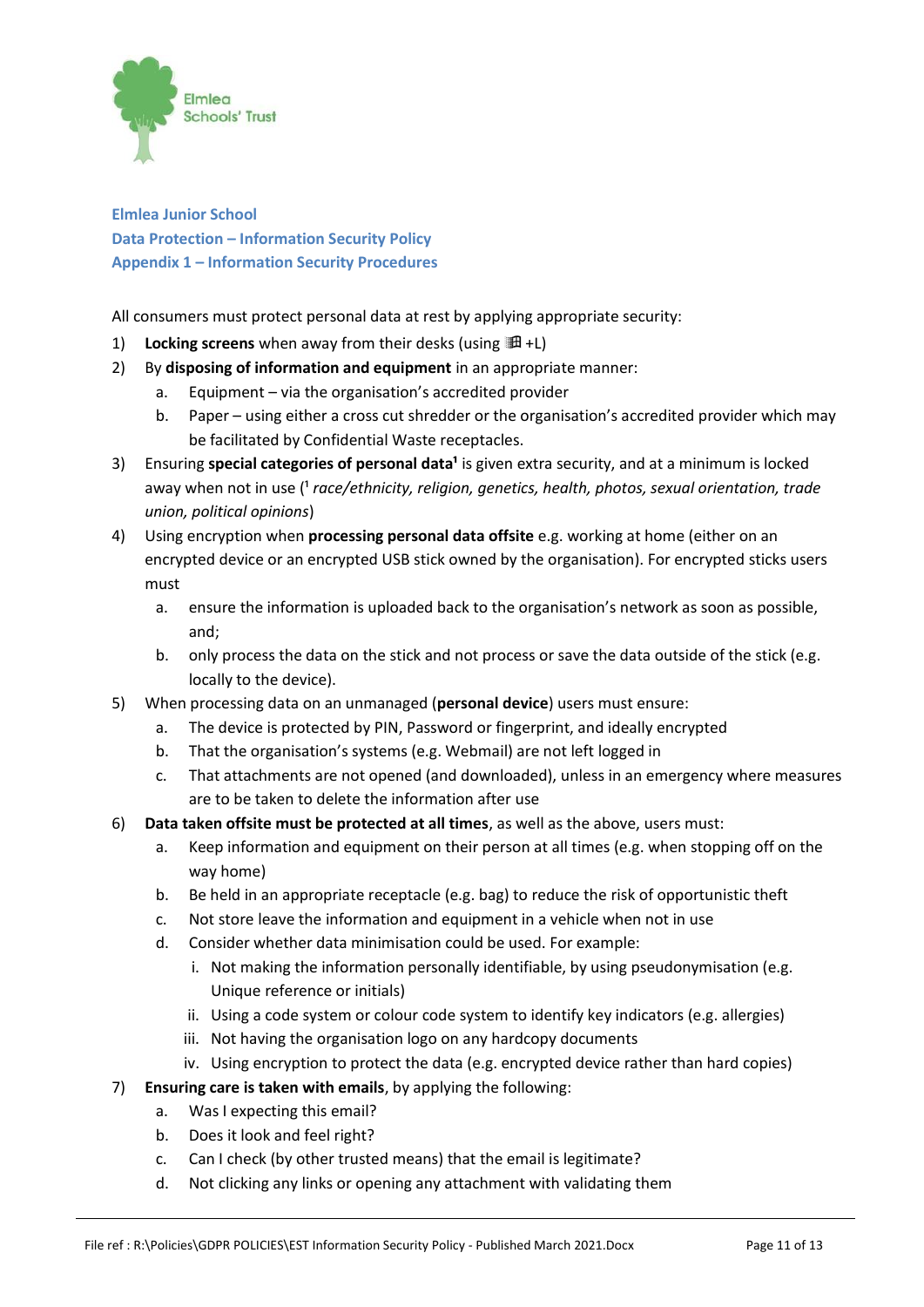

- e. Using blind copy (BCC) when emailing more than one external user
- f. Double checking the email address when sending emails
- g. Encrypting personal data to external addresses [\(See Appendix 3\)](#page-12-0)
- h. A two minute email delay rule is in place on all emails sent, this provides a safety net where all emails sent are held in Outbox for two minutes before delivery allowing the user to edit/delete [\(See Appendix 2\)](#page-11-0)
- 8) Ensuring any **information disclosed verbally** is
	- a. Validated the person calling/present is known to have the need to know
	- b. Documented a summary of what was disclosed and filed
- 9) Ensuring any **information sent via post has the address double checked** where possible copy and paste from a system and is marked Private & Confidential

#### <span id="page-11-0"></span>**Appendix 2 – Setting up an email delay (in Outlook 2013)**

This can either be setup by a user or, with the aid of the organisation's IT Team, can be setup corporately.

- 1. Click the **File** tab.
- 2. Click **Manage Rules and Alerts**.
- 3. Click **New Rule**.
- 4. In the **Step 1: Select a template** box, under **Start from a Blank Rule,** click **Apply rule on messages I send**, and then click **Next**.
- 5. In the **Step 1: Select condition(s)** list, click **Next**.

If you do not select any check boxes, a confirmation dialog box appears. If you click **Yes**, the rule that you are creating is applied to all messages that you send.

- 6. In the **Step 1: Select action(s)** list, select the **defer delivery by a number of minutes** check box.
- 7. In the **Step 2: Edit the rule description (click an underlined value)** box, click the underlined phrase **a number of** and enter the number of minutes for which you want the messages to be held before sending.

Delivery can be delayed up to 120 minutes. I would suggest 1 or 2 minutes.

- 8. Click **OK**, and then click **Next**.
- 9. Select the check boxes for any exceptions that you want.
- 10. Click **Next**.
- 11. In the **Step 1: Specify a name for this rule** box, type a name for the rule.
- 12. Select the **Turn on this rule** check box.
- 13. Click **Finish**.

After you click **Send**, each message remains in the **Outbox** folder for the time that you specified.